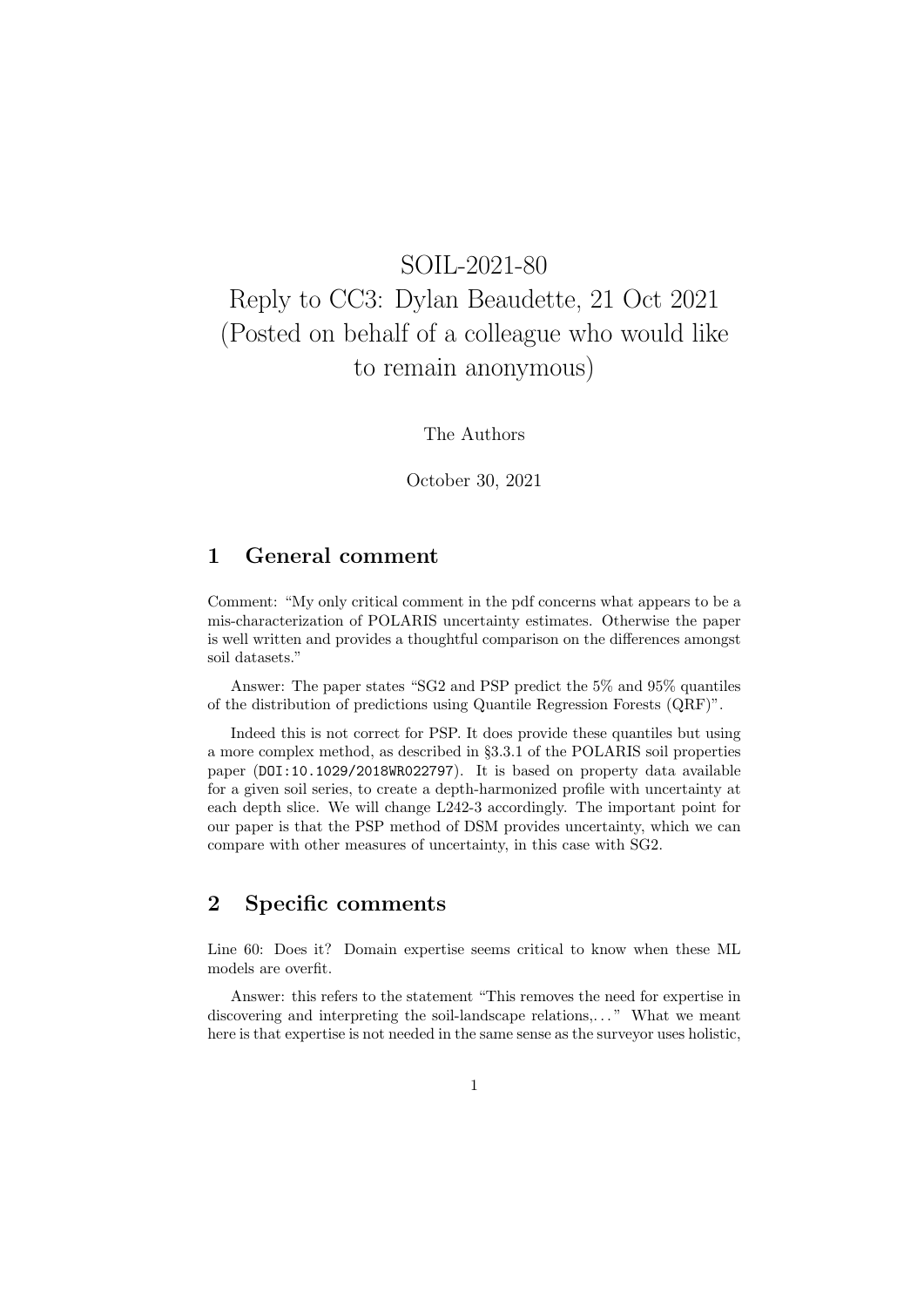expert knowledge of the soil-landscape relation. Indeed domain expertise should be used to (1) select relevant covariates, (2) check that the ML model output is reasonable.

In the revision we will clarify this point.

Line 242: PSP used a "classification" forest, thus how could it has also used a quantile "regression" forest? The PSP is based on a weighted average of soil components.

Answer: Correct, we answered this in the general comment above.

Line 405 / Table 1: What is with the units in this table? The RMSD is different by a pH of 4-6? You're multiplying by 10? Why?

Answer: Because of processing limitations, it is common in wide-area (e.g., global) DSM models to predict integer values. This is to reduce the size of the generated raster layers, using one-bit signed integers (range 0-255). Thus a single-precision pH 4.2 is represented as 42, etc. We created the table from these integers, to be consistent with the necessary use of integers in the raster maps, e.g., Fig. 4. We also decided that, given the imprecision of the ML models, a single-precision pH was sufficiently precise. We made similar decision in SoilGrids v2.0 for each property, as shown in the Case Studies ISRIC report.

Figure 3: I love visuals, but in this case a simple correlation matrix would be more informative.

Answer: This plot is quite common in related literature, and the exact values are of less interest (we think) than the visual impression given by the plot.

Table 2: I would have figured that gNATSGO would have had the highest nugget because it is the most detailed, but I suppose this is an artifact of the polygons.

Answer: We think this is indeed an effect of the polygons: adjacent grid cells are more likely to be within a polygon than between them. Notice also the short range, which reflects the typical width of a delineation.

Figure 11: Red-Green is a bad color scheme for folks (like me) whose vision is color deficient.

Answer: Yes, and we were thoughtless here. For the revised paper we intend to recompile the figures, consulting with experts in colour schemes appropriate for red-green colour "blindness"

Figure 12: Any thoughts on the use of a consistent color scheme across all thematic maps?

Answer: We purposely used different schemes for (1) property predictions, (2) property prediction differences, (3) uncertainty, (4) uncertainty differences  $(IQR)$ ,  $(5)$  classified maps – the red/green problem mentioned above, although